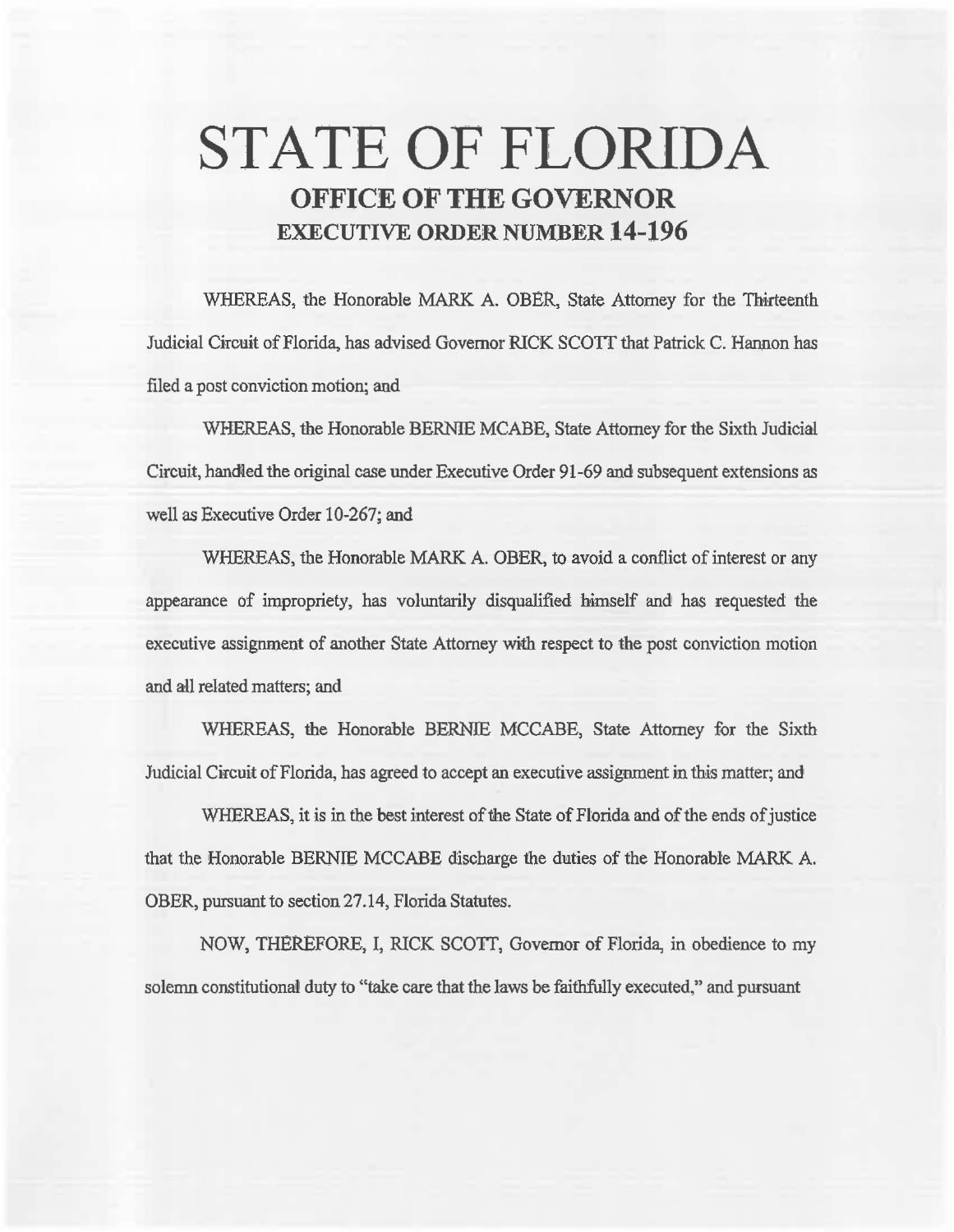to the Constitution and laws of the State of Florida, issue the following Executive Order, effective immediately:

#### Section 1.

The Honorable BERNIE MCCABE, State Attorney for the Sixth Judicial Circuit of Florida, referred to as the "Assigned State Attorney," is assigned to discharge the duties of the Honorable MARK A. OBER, State Attorney for the Thirteenth Judicial Circuit of Florida, as they relate to the post conviction motion and all matters related to Patrick C. Hannon.

### Section 2.

The Assigned State Attorney or one or more Assistant State Attorneys and Investigators, who have been designated by the Assigned State Attorney, shall proceed immediately to the Thirteenth Judicial Circuit of Florida, and are vested with the authority to perform the duties prescribed herein.

#### Section 3.

All residents of the Thirteenth Judicial Circuit are requested, and all public officials are directed, to cooperate and render whatever assistance is necessary to the Assigned State Attorney, so that justice may be served.

#### Section 4.

The period of this Executive Assignment shall be for one (1) year, to and including June 24, 2015.